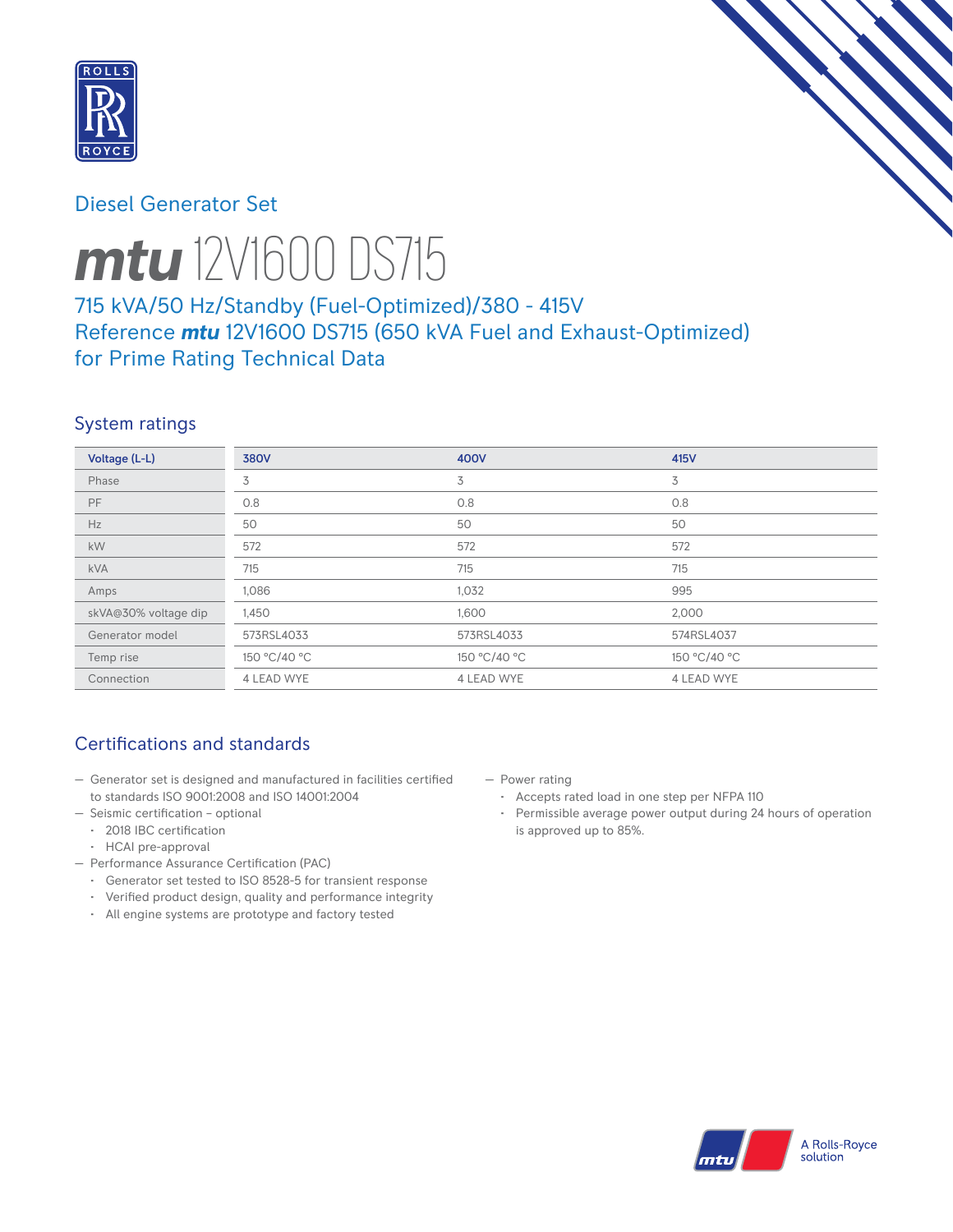## Standard features \*

- Single source supplier
- Global product support
- Two (2) Year/3,000 Hour Basic Limited Warranty
- 12V1600 diesel engine
	- 21.0 liter displacement
	- Common rail fuel injection
	- 4-cycle
- Engine-generator resilient mounted
- Complete range of accessories
- Cooling system
- Integral set-mounted
- Engine-driven fan

# Standard equipment \*

#### Engine

- Air cleaners
- Oil pump
- Oil drain extension and shut-off valve
- Full flow oil filter
- Closed crankcase ventilation
- Jacket water pump
- Thermostats
- Blower fan and fan drive
- Radiator unit mounted
- Electric starting motor 24V
- Governor electronic isochronous
- Base formed steel
- SAE flywheel and bell housing
- Charging alternator 24V
- Battery box and cables
- Flexible fuel connectors
- Flexible exhaust connection

#### Generator

- NEMA MG1, IEEE, and ANSI standards compliance for temperature rise and motor starting
- Sustained short circuit current of up to 250% of the rated current for up to 10 seconds
- Self-ventilated
- Superior voltage waveform
- Digital, solid state, volts-per-hertz regulator
- Brushless alternator with brushless pilot exciter
- 4 pole, rotating field
- 150 °C maximum standby temperature rise
- 1-bearing, sealed
- Flexible coupling
- Full amortisseur windings
- 125% rotor balancing
- 3-phase voltage sensing
- $\pm$  0.25% voltage regulation no load to full load
- 100% of rated load one step
- 5% maximum total harmonic distortion
- Generator
	- Brushless, rotating field generator
	- 2/3 pitch windings
	- Permanent Magnet Generator (PMG) supply to regulator
	- 250% short circuit capability
- Digital control panel(s)
	- UL recognized, CSA certified, NFPA 110
	- Complete system metering
	- LCD display

### Digital control panel(s)

- Digital metering
- Engine parameters
- Generator protection functions
- Engine protection
- CANBus ECU communications
- Windows®-based software
- Multilingual capability
- Communications to remote annunciator
- Programmable input and output contacts
- UL recognized, CSA certified, CE approved
- Event recording
- IP 54 front panel rating with integrated gasket
- NFPA 110 compatible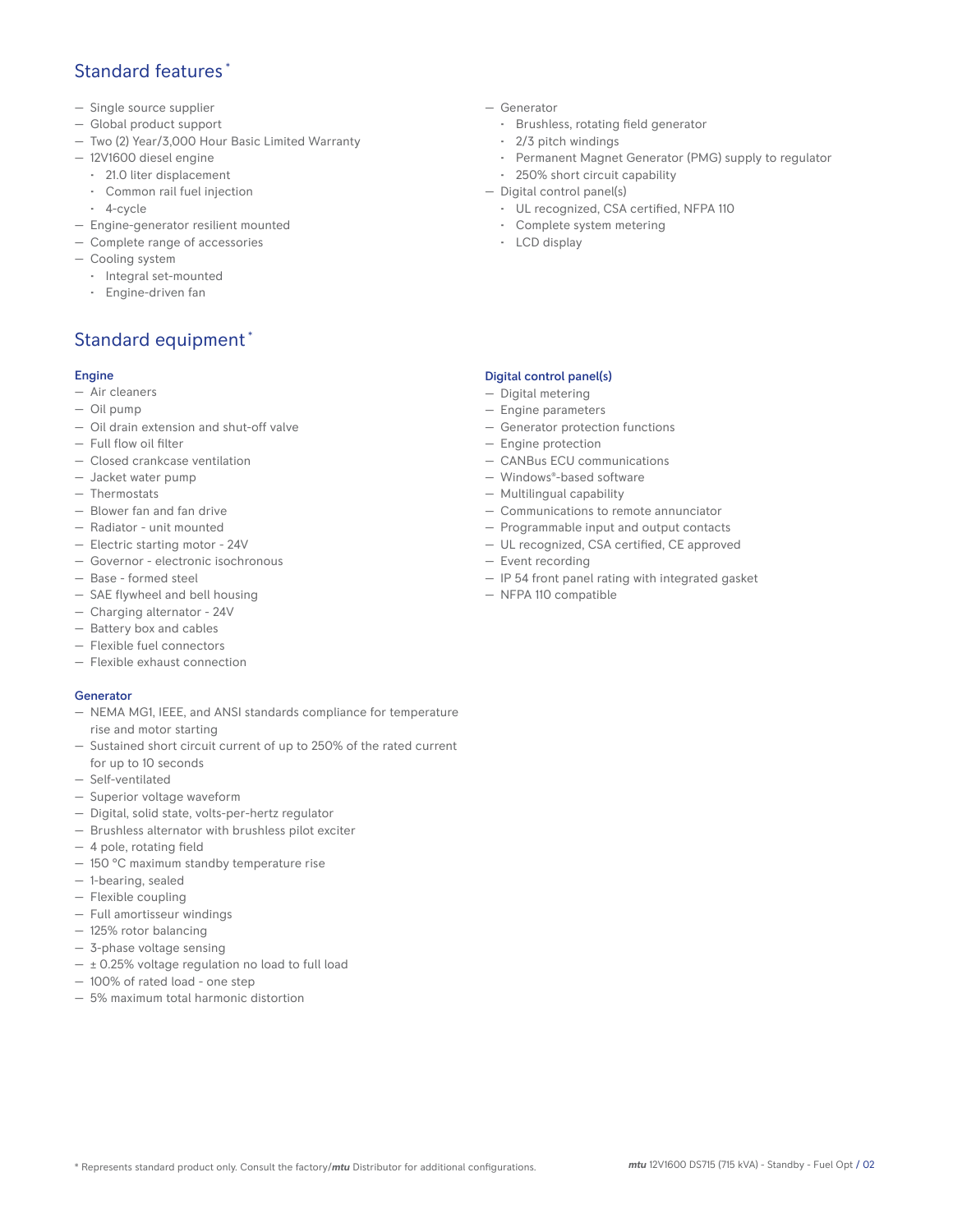# Application data

#### Engine

| Manufacturer                | mtu                           |
|-----------------------------|-------------------------------|
| Model                       | 12V1600G80F                   |
| Type                        | 4-cycle                       |
| Arrangement                 | $12-V$                        |
| Displacement: L (cu in)     | 21.0 (1,281)                  |
| Bore: cm (in)               | 12 (4.72)                     |
| Stroke: cm (in)             | 15(5.91)                      |
| Compression ratio           | 17.5:1                        |
| Rated rpm                   | 1.500                         |
| Engine governor             | electronic isochronous (ADEC) |
| Maximum power: kWm (bhp)    | 634 (850)                     |
| Steady state frequency band | ± 0.25%                       |
| Air cleaner                 | dry                           |
|                             |                               |

## Liquid capacity

| Total oil system: L (gal)             | 73 (19.3)  |
|---------------------------------------|------------|
| Engine jacket water capacity: L (gal) | 65 (17.2)  |
| System coolant capacity: L (gal)      | 106 (28.1) |

#### Electrical

| Electric volts DC                                            | 24    |
|--------------------------------------------------------------|-------|
| Cold cranking amps under -17.8 $^{\circ}$ C (O $^{\circ}$ F) | 1.050 |
| Batteries: group size                                        | 4D    |
| Batteries: quantity                                          |       |
|                                                              |       |

#### Fuel system

| Fuel supply connection size    | $-10$ JIC 37 $\degree$ female               |
|--------------------------------|---------------------------------------------|
|                                | M20 x 1.5 male adapter provided             |
| Fuel return connection size    | -6 JIC 37° female                           |
|                                | M <sub>14</sub> x 1.5 male adapter provided |
| Maximum fuel lift: m (ft)      | 5(16)                                       |
| Recommended fuel               | diesel #2                                   |
| Total fuel flow: L/hr (gal/hr) | 341.8 (90.3)                                |
|                                |                                             |

#### Fuel consumption

| <b>FUBL CONSUMPTION</b>                                              |              |
|----------------------------------------------------------------------|--------------|
| At 100% of power rating: L/hr (gal/hr)                               | 143 (37.8)   |
| At 75% of power rating: L/hr (gal/hr)                                | 107(28.3)    |
| At 50% of power rating: L/hr (gal/hr)                                | 75 (19.7)    |
|                                                                      |              |
| Cooling - radiator system                                            |              |
| Ambient capacity of radiator: °C (°F)                                | 50 (122)     |
| Maximum restriction of cooling air:                                  |              |
| intake and discharge side of radiator: kPa (in. H <sub>2</sub> 0)    | 0.2(0.8)     |
| Water pump capacity: L/min (gpm)                                     | 433 (115)    |
| Heat rejection to coolant: kW (BTUM)                                 | 255 (14,501) |
| Heat rejection to after cooler: kW (BTUM)                            | 133 (7,563)  |
| Heat radiated to ambient: kW (BTUM)                                  | 68.1 (3,873) |
| Fan power: kW (hp)                                                   | 25.4(34)     |
|                                                                      |              |
| Air requirements                                                     |              |
| Aspirating: *m <sup>3</sup> /min (SCFM)                              | 45 (1,589)   |
| Air flow required for radiator                                       |              |
| cooled unit: *m <sup>3</sup> /min (SCFM)                             | 803 (28,350) |
| Remote cooled applications; air flow required for                    |              |
| dissipation of radiated generator set heat for a                     |              |
| maximum of 25 °F rise: *m <sup>3</sup> /min (SCFM)                   | 247 (8,734)  |
| * Air density = $1.184 \text{ kg/m}^3$ (0.0739 lbm/ft <sup>3</sup> ) |              |
|                                                                      |              |
| <b>Exhaust system</b>                                                |              |
| Gas temperature (stack): °C (°F)                                     | 485 (905)    |
| Gas volume at stack temperature: m <sup>3</sup> /min (CFM)           | 120 (4,238)  |
| Maximum allowable back pressure at                                   |              |

outlet of engine, before piping: kPa (in.  $\mathsf{H}_{_{2}}$ 

0) 8.5 (34.1)